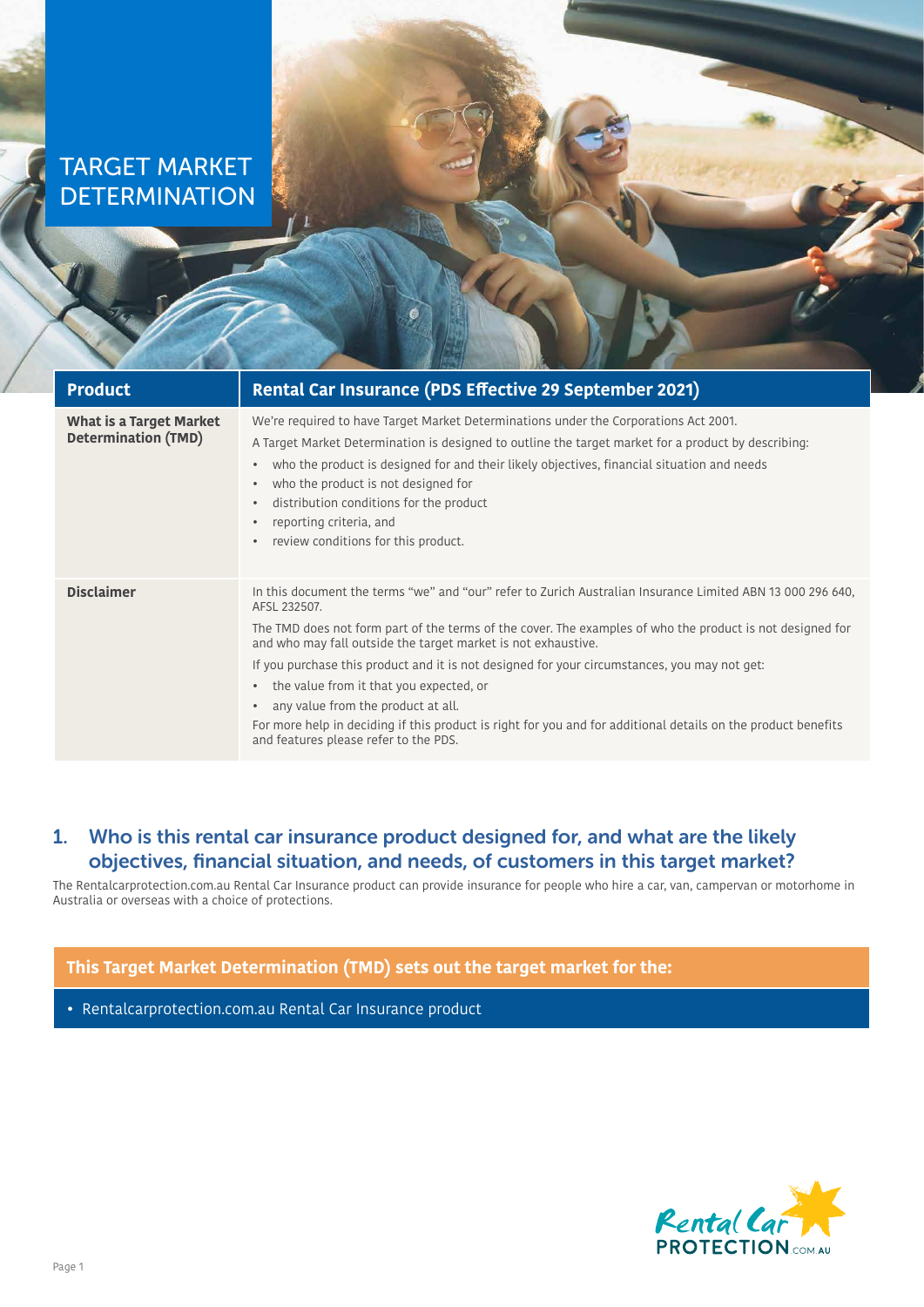# Rentalcarprotection.com.au Rental Car Insurance

## 2. Who is the product designed for?

This product has been designed for people who are hiring a car, van, campervan or motorhome when travelling in Australia or overseas and want to be covered against financial loss in the event they are charged by the rental company for damage or theft of their hire vehicle involving travel. These people are willing to select an appropriate level of cover relevant to their own circumstances.



### This product is subject to acceptance criteria.

#### This TMD was prepared 7 July 2021. It is effective from 29 September 2021.

Insurance administered by Cover-More Insurance Services Pty Ltd (ABN 95 003 114 145, AFSL 241713) and issued by Zurich Australian Insurance Limited (ZAIL) ABN 13 000 296 640, AFSL 232507. Any advice is general advice only. Please consider your financial situation, needs and objectives and read the Combined FSG/PDS before deciding to buy this insurance.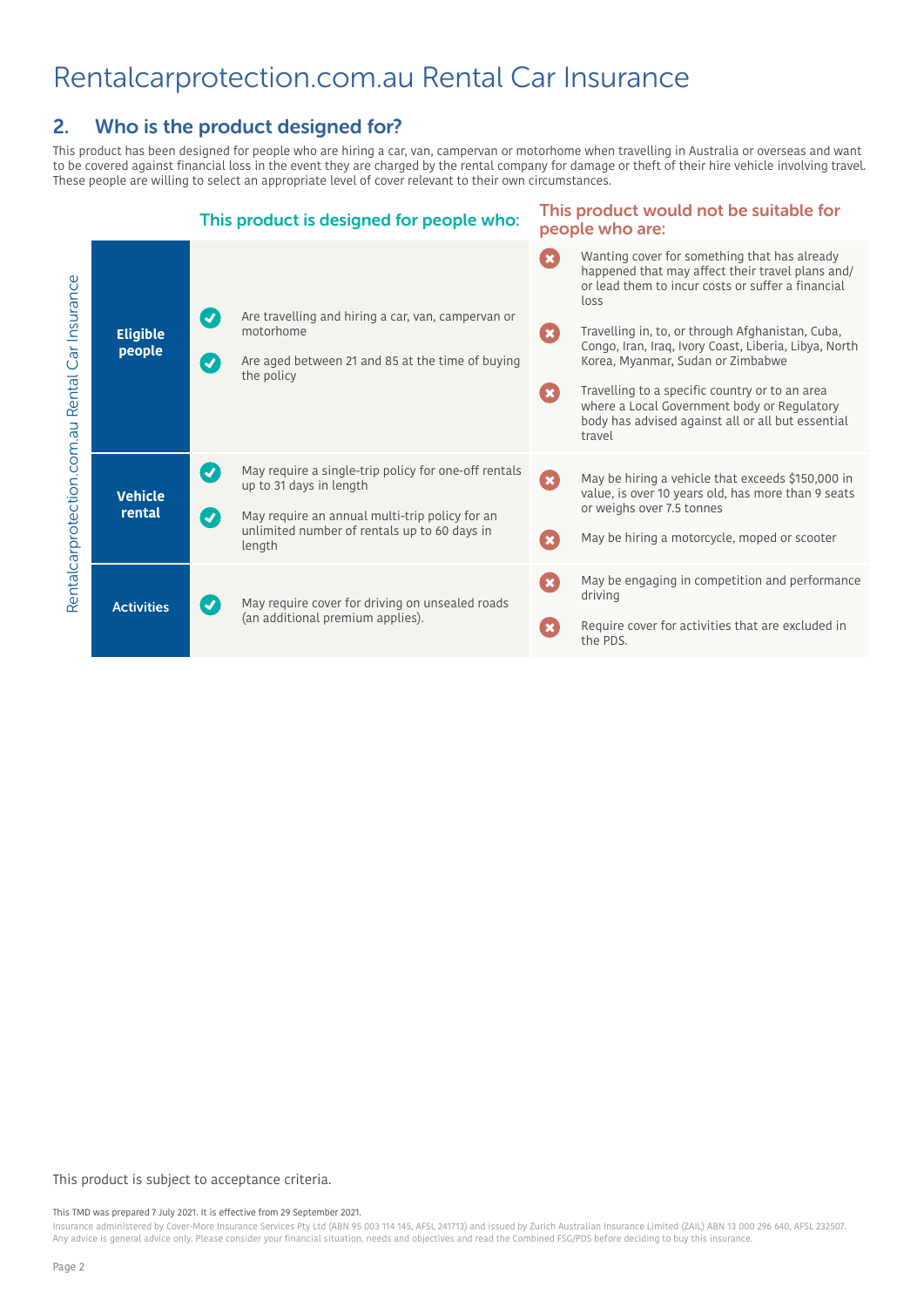# Distribution of the product

### 3. Who is this product distributed through and are there any conditions of this distribution?

This product is designed to be distributed by Cover-More or by representatives of Cover-More.

Travellers can purchase this product via:

- a direct channel (e.g. on a website or the phone), or
- Cover-More's network of representatives (including authorised representatives).

Only these parties are authorised to distribute this product as they understand the market this product has been designed for, have been trained in the relevant acceptance criteria and have the appropriate levels of authority.

Cover-More and its representatives are required to take reasonable steps to ensure that the product is distributed to a customer in such a way that it is likely to meet the customer's objectives, financial situation and needs.

Conditions and restrictions that may impact the distribution of this product include:

- the type of platforms used to sell the product
- compliance with underwriting criteria, and
- regulatory requirements and obligations.

# Reporting

The distributors work with Cover-More to ensure that this product is distributed appropriately to customers in accordance with this TMD. Cover-More is required to report issues to the product issuer in the following circumstances:

|                                           | Reportable matter                                                                                                                   | When must it be reported                                                                     |
|-------------------------------------------|-------------------------------------------------------------------------------------------------------------------------------------|----------------------------------------------------------------------------------------------|
| <b>Complaints</b>                         | The number of complaints received by the distributor about the<br>product in the reporting period and the nature of the complaints. | Every 3 months                                                                               |
| <b>Significant dealings</b><br>identified | If there have been any significant dealings by the distributor that<br>are inconsistent with our target market.                     | As soon as practicable after<br>becoming aware of the matter, and<br>within 10 business days |
| Claims data                               | If there have been any significant claims denials where the<br>traveller fell outside our product target market.                    | Every 3 months + 10 business days                                                            |

#### This TMD was prepared 7 July 2021. It is effective from 29 September 2021.

Insurance administered by Cover-More Insurance Services Pty Ltd (ABN 95 003 114 145, AFSL 241713) and issued by Zurich Australian Insurance Limited (ZAIL) ABN 13 000 296 640, AFSL 232507. Any advice is general advice only. Please consider your financial situation, needs and objectives and read the Combined FSG/PDS before deciding to buy this insurance.